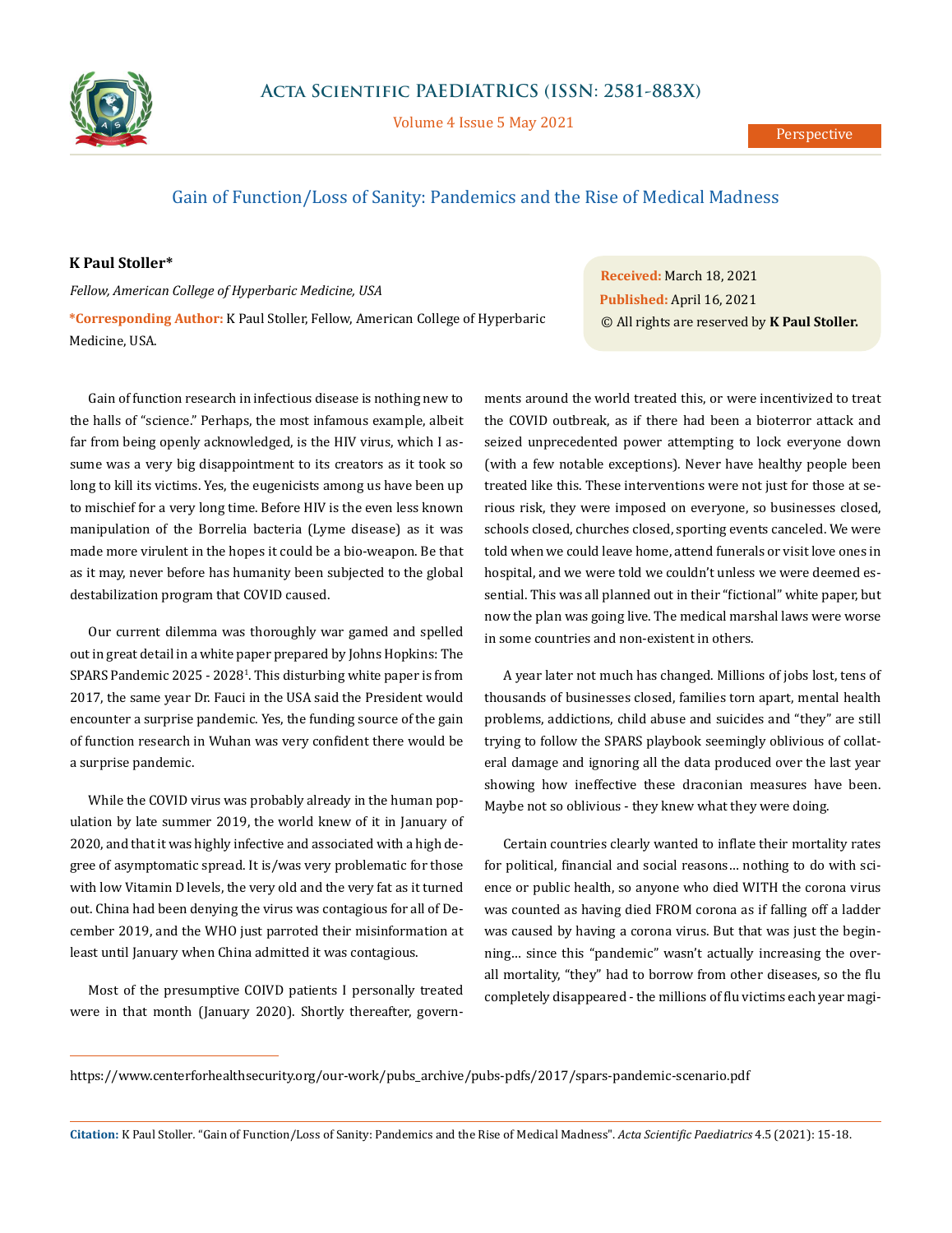cally became COVID victims, and COVID made a lot of cardiovascular disease and pneumonia disappear as well. It is really hard to know who actually had the virus because cases were being identified with the flawed PCR testing cycled to such a degree that clean swabs were testing positive along with fruit and goats.

A media controlled by multi-national mega corporations and their banking interests, coupled with very suspicious academic errors, ramped up public hysteria like the world has never seen despite data pouring in that the lockdowns were doing less than nothing. Early on I was interviewed by Bloomberg News and spent 2 hours explaining how we had to protect the vulnerable and promote the intelligent use of available treatments including Vitamin D, Hydroxychloroquine, (HCQ), zinc and other antiviral drugs known to have activity against corona viruses. I told the reporter I had had SARS-1 17 years earlier and recovered using methods to enhance my own immunity, such as the drug Isoprinosine that improves Natural Killer cell activity, garlic, oregano and vitamin D. But alas, it was a disdainful article used to ridicule those who thought anything other than a vaccine would get us out of this crisis. The reporter did quote me correctly, "Don't fear the virus," I said, "fear the CDC as they have become compromised".

The shameful war against HCQ is a perfect example of how the corporate controlled media revealed just how controlled they are. First and foremost, HCQ acts as a zinc ionophore helping the zinc get into cells… it was always about the zinc and not about HCQ as there are other zinc ionophores out there, such as quercetin, but this was about shutting down any potential treatment because a vaccine and only a vaccine would solve this pandemic and financially enrich those manipulating events.

So, a drug taken by millions of people worldwide for 70 years suddenly became very dangerous and physicians were prohibited from prescribing it in many countries. So, concerned "they" were that they had the most prestigious medical journals publish blatantly fabricated research articles showing HCQ was not efficacious. Articles quickly withdrawn it was so clear they were bogus.

Then there is Vitamin D. There is only one conclusion that can be drawn from an impartial review of the published science of how effective Vitamin D is in treating COVID, even in the seriously ill - not promoting and using Vitamin D was murder. Whether thru sheer incompetence or because an agenda was being put into operation to facilitate a long planned economic "reset," oligarchs and plutocrats could now "build back better" (for themselves). None of this could be possible if Vitamin D was promoted as one of the most efficacious interventions for treating this infection.

In the USA, putting a COVID patient on a ventilator was literally the kiss of death, but it was worth \$40,000 to each hospital, but once intubated that patient was taking up the space available to another COIVD victim who could be intubated and make \$40,000 for that institution. I am not saying every hospital deliberately ignored the fact that 90% of those put-on ventilators died, or that this was the wrong intervention for all patients, but it was the wrong medical intervention for the vast majority. I am not saying every hospital opted for ventilators because it was worth \$40,000 to them, but some did.

Meanwhile, the gullible public was being fed fear-porn handover-fist until they believed getting the virus was a guaranteed death sentence. Why, because those running our public health bureaucracies were getting powers they had never had before whilst their well-financed puppet masters were making a financial killing on the corpses of others. Drunk with their new found powers (illegally seized in many locals) politicians and technocrats labeled anyone who questioned them as being anti-science, so they were censored, de-platformed, banned or arrested in some fashion. None of these heretics would be allowed to interfere with the "reset".

## Send in the mRNA Gene therapy and call it a Vaccine.

With unfathomable amounts of liability free financial rewards driving the agenda that vaccines and only vaccines would save the day, it is important we understand what we do not understand about this intervention, because we don't understand a lot. The SPARS white paper made it perfectly clear the "vaccine" would cause serious neurological damage in the years to come, so serious it would bring society to its knees. According to SPARS certain individuals would be blamed, resign and apologies made for the medical holocaust.

It often takes decades to recognize a mistake has been made and even when recognized nothing is done to reverse the error. Bloodletting carried on for a century or more as standard of care even when it was known the science didn't support the practice. Historically, those who promoted science, as opposed to consensus stan-

16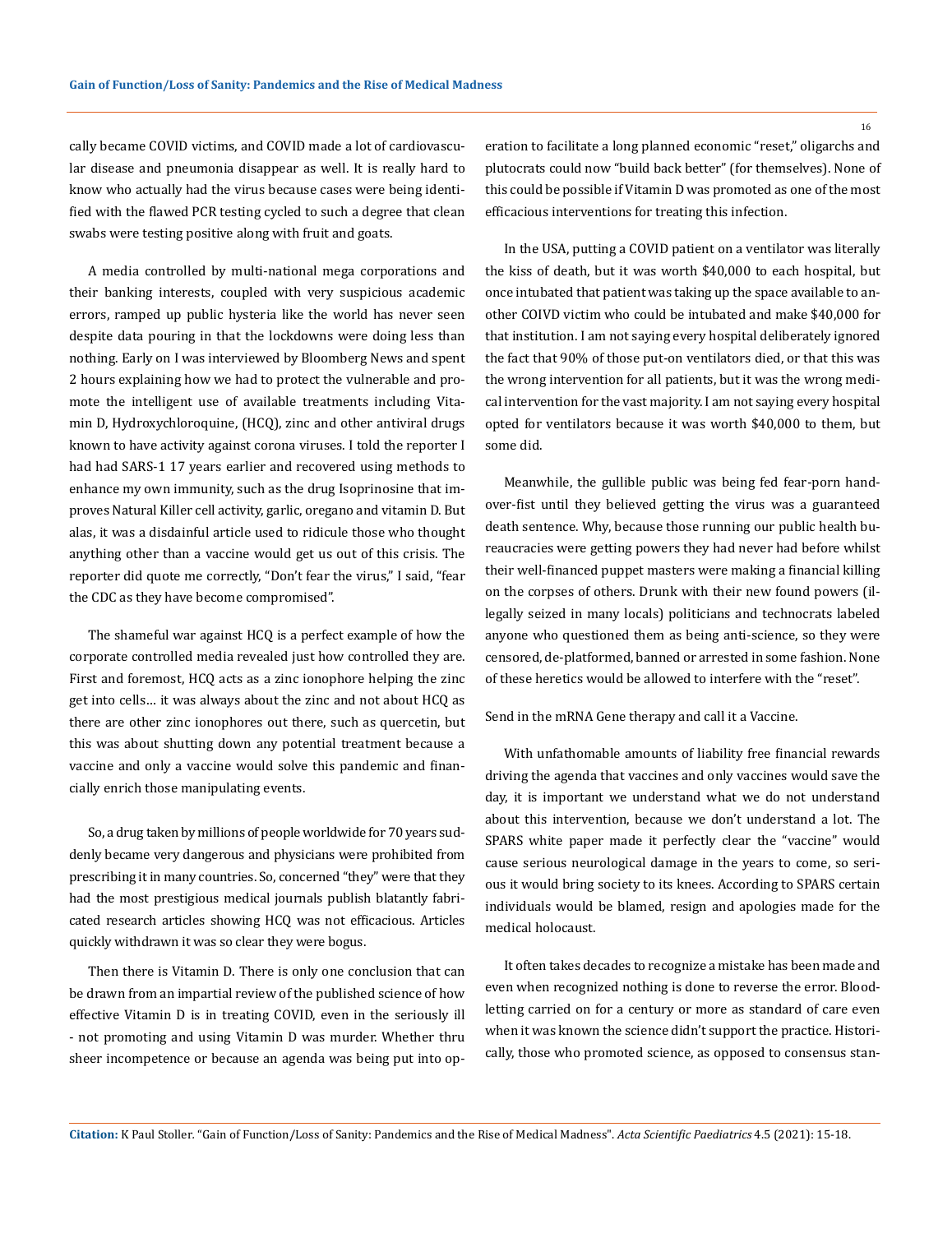dard of care, were treated poorly, such as the Hungarian physician Ignaz Semmelweis, who was murdered for suggesting obstetricians should wash their hands.

First and foremost, we have never vaccinated vast throngs of people daily without regard for who among them may be recently or currently infected (not that we are dealing with a vaccine – this is no vaccine). Nevertheless, the Dengue fever vaccine program in the Philippines showed when previously uninfected children were vaccinated it pathologically primed them for severe adverse events including death when they actually were infected by Dengue. Obviously, that would have required screening and we just don't serologically screen large populations for adverse event risk (costs money).

With the COIVD gene vaccine one concern would be for the previously infected who might be at risk for a systemic immunologic event at some point after getting the COVID vaccine. The appropriate thing to do is screen the public for those who already have natural immunity, such as using an antibody assay, and allow them to forgo the vaccine, but alas, that is not up for discussion. Since we don't screen the public in this manner common sense would call for a moratorium in vaccinating those with auto-immune disorders, history of an untoward adverse events following vaccines and people who already had clinical disease from COIVD.

No one should be forced to get a vaccine or lose their liberty and rights… if nothing else the current crisis has demonstrated that the Nuremburg Code and the UNESCO Human Rights Declaration just get ignored if there is a perceived crisis when they were created to come to the fore during a crisis not be thrown aside.

The current crop of gene therapy vaccines do not prevent transmission, and that is the 900-pound gorilla in the room, because a vaccine that does not prevent transmission is very concerning if for no other reason that should the vaccine perform as advertised, that is prevent mild COVID symptoms, people who would normally stay home or quarantine themselves will go out and spread the virus. Also, vaccine conferred immunity may be much weaker and much shorter lived than natural immunity, so it is possible that the vaccinated might actually prolong the "pandemic." Not only will people be told to get vaccinated twice a year and every year, this type of intervention against a fast-replicating virus could push the virus to select more virulent versions of itself, while had nature been allowed to run its course it would probably fade away as all the corona viruses before it.

There are legitimate unanswered questions about the CO-VID gene therapy-vaccine roll-out that deserve transparency and public participation, but what we don't need are individuals with great financial interests in how to mitigate the pandemic making these public policy and public health decisions either directly or indirectly. The answer is not to censor critics, but have open discussions about how best to solve the current crisis. Corners have been cut, so to speak, to get these gene therapy vaccines to be used, and there are so many unknowns that there should be open discussions about this. Literally, everyone getting vaccinated now is part of an unsanctioned Phase III clinical trial, but without appropriate informed consent or appropriate follow-up or out-come measures. Considering the global scale, this is more inappropriate than the infamous Tuskegee experiment that the US Public Health Service carried out on poor black sharecroppers in Mississippi.

An appropriate Phase III clinical trial cannot be considered complete until subjects are followed for several years. Is there an example of the long-term consequences of a vaccine, Yes, and the most disturbing one followed 30 years of DPT vaccination in Africa using matched controls (oft referred to as the Aaby., *et al*. study). There was a ten-fold increase in overall mortality in children who had received the DPT vaccine compared to matched controls. Is the vaccine still being used? The disturbing answer is yes, and we should be asking why. You just don't give a vaccine known to cause harm (especially in Africa). In Europe there was the Pandemrix vaccine for the swine flu which caused a 14-fold increase in narcolepsy in children. So yes, there are long term consequences to vaccines.

In doing risk assessment on whether it is better to get a vaccine or not, one turns to the efficacy of the vaccine, and while the sales pitch may indicate a 95% efficacious rating the question is whether it actually is that efficacious, because many are questioning the data, and data based seemingly on a very small numbers of people… The WHO said they would approve COIVD vaccines if they were at least 50% efficacious. It seems our response to COIVD is being driven by marketing goals, and anything or anyone that would interfere with those marketing goals must be eliminated or silenced regardless of how valid their safety and efficacy concerns may be.

Last but not least, all the vaccines thus far focus on a single protein, the spike protein. What are the chances the virus, known to

17